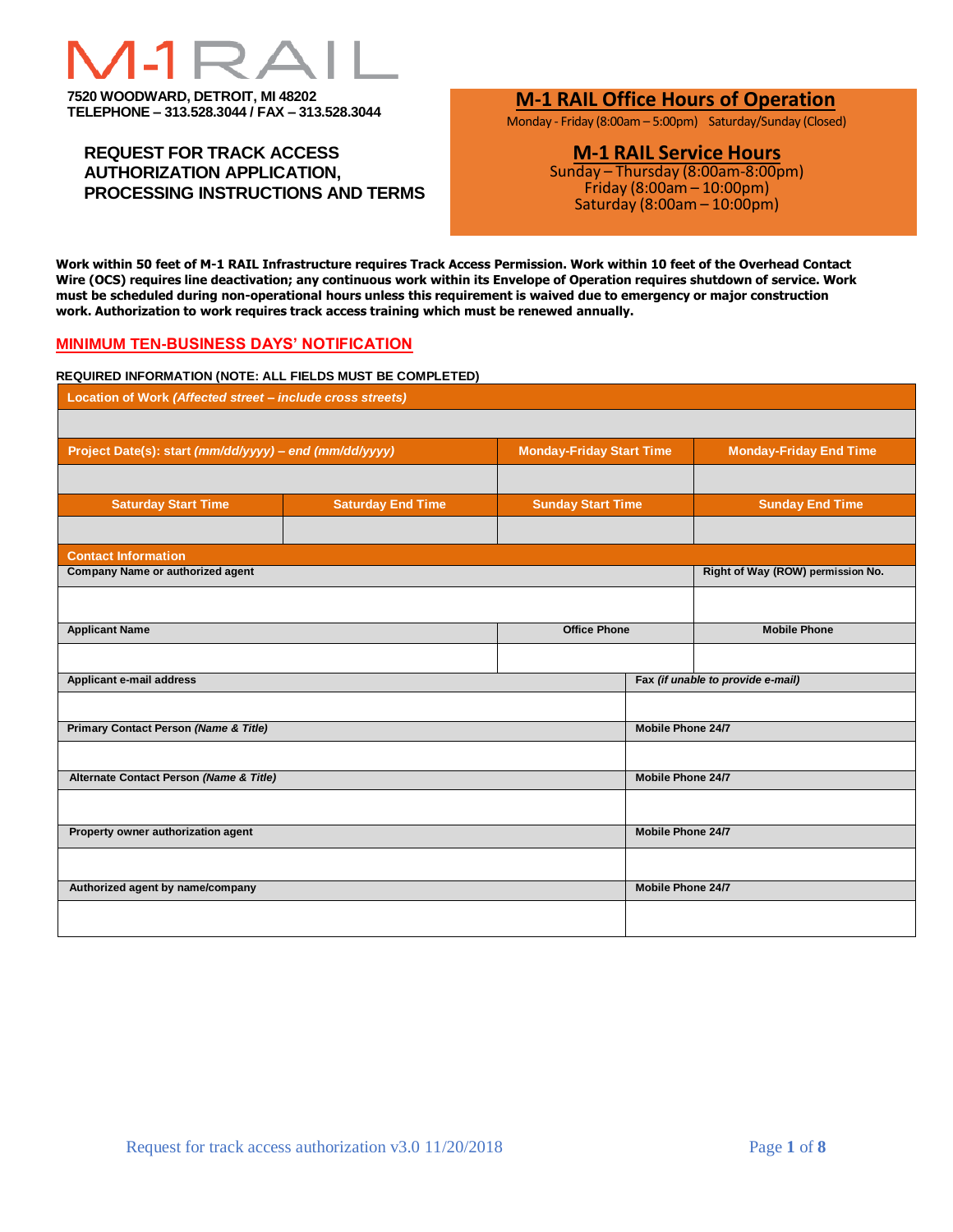#### **SUPPLEMENTAL INFORMATION**

| General description of work within Streetcar Right-Of-Way (10' either side from center of track, from Stations, from Traction Power<br>Substations, and from Overhead Contact System poles/wires).<br>▼ Include description in space below ▼  |                                   |                    |                   |  |  |  |  |  |  |
|-----------------------------------------------------------------------------------------------------------------------------------------------------------------------------------------------------------------------------------------------|-----------------------------------|--------------------|-------------------|--|--|--|--|--|--|
| Nature of Work                                                                                                                                                                                                                                |                                   |                    |                   |  |  |  |  |  |  |
| Will general-purpose traffic be detoured or shifted because of work?<br>▼ If "YES" continue below ▼                                                                                                                                           | (Check one) ▶                     | $\blacksquare$ YES | $\blacksquare$ NO |  |  |  |  |  |  |
| Traffic Control Plan (Brief Description of Official Detour Route, Traffic Shift & Pedestrian Accommodations)                                                                                                                                  |                                   |                    |                   |  |  |  |  |  |  |
| <b>Will work affect Streetcar Station Stops?</b><br>▼ If "YES" continue below \                                                                                                                                                               | (Check one) ▶                     | $\blacksquare$ YES | $\blacksquare$ NO |  |  |  |  |  |  |
| Location of station stop(s) and how affected                                                                                                                                                                                                  |                                   |                    |                   |  |  |  |  |  |  |
| Will equipment/personnel enter the envelope of operation* or be below track slab?<br>*5 feet either side from center of track – and plane reaching to height of streetcar (14')<br>▼ If "YES" continue below ▼                                | (Check one) ▶                     | $\blacksquare$ YES | $\blacksquare$ NO |  |  |  |  |  |  |
| Type of equipment used and estimated frequency & duration for it and workers being inside the envelope or underneath the slab                                                                                                                 |                                   |                    |                   |  |  |  |  |  |  |
| Will equipment/personnel continuously need to be inside envelope?<br>▼ If "YES" see below ▼                                                                                                                                                   | (Check one) ▶                     | $\blacksquare$ YES | $\blacksquare$ NO |  |  |  |  |  |  |
| Continuous work inside or underneath the envelope is not allowed during Streetcar hours of operation -<br>Work must be scheduled during non-operational hours which can vary if after-hours events or training is scheduled                   |                                   |                    |                   |  |  |  |  |  |  |
| Will any equipment/personnel come within 10 feet of OCS or Traction Power Substations*?<br>*Overhead Contact System (High Voltage Line)<br>▼ If "YES" see below ▼                                                                             | (Check one) $\blacktriangleright$ | <b>T</b> YES       | n NO              |  |  |  |  |  |  |
| Work within 10' of the OCS requires line deactivation during non-operational hours -<br>A meeting with M-1 RAIL will be needed before deactivation request can be considered. Please contact M-1 RAIL to<br>arrange for a meeting.            |                                   |                    |                   |  |  |  |  |  |  |
| If work requires continuous access to the envelope of operation or an OCS outage, will more<br>time be needed than during allowed nightly non-operational hours?<br>▼ If "YES" see below ▼                                                    | (Check one) ▶                     | <b>N</b> YES       | $\blacksquare$ NO |  |  |  |  |  |  |
| Work that requires continuous access to the envelope of operation, an extended OCS outage or extensive trenching<br>underneath the track slab requires the shutdown of streetcar operations and implementation of a bus bridge shuttle and is |                                   |                    |                   |  |  |  |  |  |  |

*allowed only for extreme emergency work*

#### **CONFIRMATION OF REQUEST**

| <b>FOR M-1 RAIL USE ONLY</b>                                                                                                                                                     |       |              |                 |                                                                    |                                           |                 |           |  |  |  |  |
|----------------------------------------------------------------------------------------------------------------------------------------------------------------------------------|-------|--------------|-----------------|--------------------------------------------------------------------|-------------------------------------------|-----------------|-----------|--|--|--|--|
| permission<br><b>Request</b><br>approved?                                                                                                                                        | □ Yes |              |                 | □ No If "NO" then explanation for denial ▶                         |                                           |                 |           |  |  |  |  |
| <b>Approved?</b>                                                                                                                                                                 | □ Yes | $\square$ No | <b>Manager:</b> | Date:                                                              | <b>Dispatch</b><br>notified?              | $\square$ Yes   | $\Box$ No |  |  |  |  |
| <b>Request rescinded by M-1 RAIL/</b><br><b>Yes</b><br><b>DATE RESCINDED OR CANCELLED</b><br>or cancelled by submitter?<br>▼ If "YES' then reason for rescinding or cancelling ▼ |       |              |                 |                                                                    |                                           |                 |           |  |  |  |  |
| <b>NAME</b>                                                                                                                                                                      |       |              |                 | <b>INSURANCE RECEIVED/ON-FILE</b><br>$\square$ Yes<br>$\square$ NO | DATE APPROVED/REJECTED<br>$\Box$ Approved | $\Box$ Rejected |           |  |  |  |  |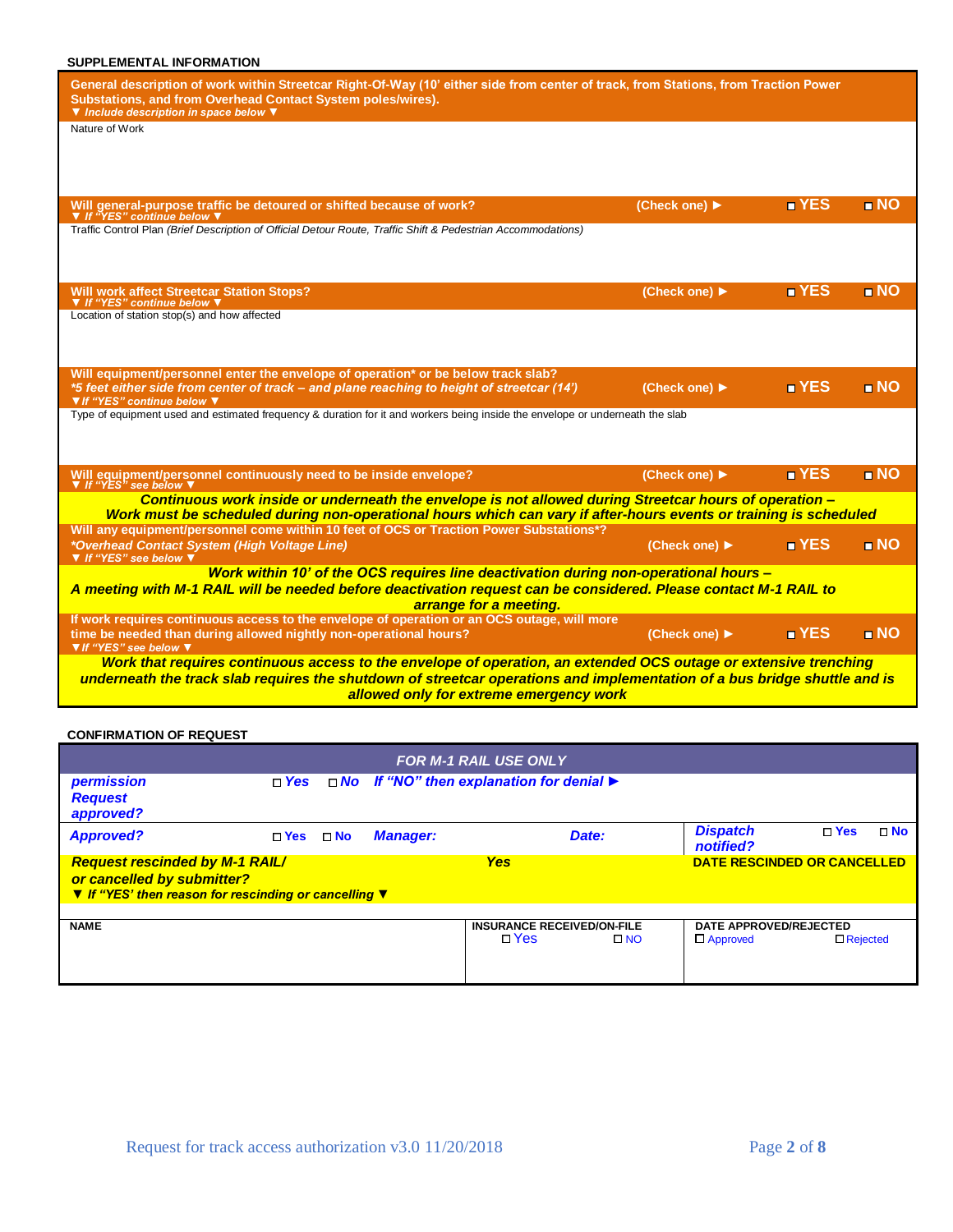#### **INSTRUCTIONS TO APPLICANTS:**

M-1 RAIL requires a Track Access permission Application (TAP) for any work being done within 50 feet of the M-1 RAIL operating rail system, including rails, Overhead Contact System (OCS), Traction Power Substations (TPSS), underground services, street lights or any of the 12 stops (20 Stations) associated with the Q-LINE. The attached application includes:

- •*Streetcar Track Access permission Application (TAP) Form (pages 1 & 2) – The applicants* Owner Authorized Representative shall indicate (at the top of the permission application form) the start and ending dates and times needed to perform the project. Return the Track Access permission Application to M-1 [RAIL \(electronically –](mailto:roy.bryans@m1rail.org) **[trackaccesspermissions@m1ra](mailto:trackaccesspermits@m1rail.org)il.org**) for pre-approval prior to the start of any work. If there is more than one owner authorized representative for the project, provide the contact information for each representative.
- •*M-1 RAIL General Conditions (pages 3 & 4)*
- •*Description of Standard Insurance Requirements (page 6 & 7) Must be signed*
- •*M-1 RAIL Asset Location Map (page 8)*

*The Owner Authorized Representative must also submit the following documents with the permission Application:*

**Item A** Detailed Work plan (Scope of Work) Unless otherwise agreed to.

**Item B** Description of all equipment (if any) that will be utilized in performing the work.

**Item C** Diagram of the work site - near or around M-1 RAIL tracks, OCS, Substations or Manholes between or within 10 feet of the tracks.

**Item D** A Certificate of Insurance shall be submitted before the start of the work (see the insurance requirements in the Terms and Conditions)

Once approved the applicant must call the M-1 RAIL Contract Representative and coordinate timing and work schedules at least 24 hours before the start of work. **IMPORTANT: You must notify the Operations Control Center (OCC) AT LEAST 30 MINUTES PRIOR TO ENTERING, BEFORE WORK STARTS, and PRIOR TO EXITING THE RIGHT OF WAY.** If you need further information to assist you in completing the TAP form, please call 313-398-2469 **or THE M-1 RAIL CONTROL CENTER AT (313) 528-3044.**

**By signing and submitting a Track Access permission Application the applicant is agreeing that the General Terms and Conditions apply to all work or activities that are the subject of the Application.**

## **M-1 RAIL GENERAL CONDITIONS**

System Description: M-1 RAIL is a 501(c)(3) nonprofit corporation operating a 3.3 miles fixed rail Streetcar System that operates in mixed traffic on Woodward Avenue from Larned Street to Bethune Street. The Streetcar System is known as Q-Line. The Streetcar System includes steel running rails, 750 volts DC OCS & Charge Bars, critical train controls such as Train to Wayside Communications (TWC), communication systems, and Overhead Contact System (OCS) and street lights. There are 12 stops with 20 Stations and 4 Traction Power Substations (TPSSs). These Stops/Stations, in addition to providing access to the Streetcars, contain support systems for the Streetcar Systems. These include, but are not limited to, communications, Charge Bars, power and CCTV. The Streetcar System also includes a maintenance support facility (the Penske Technical Center).

Any activity within fifty feet (50') of any of M-1 RAIL's facilities, including the tracks, Stations, the Penske Technical Center, TPSSs, underground services and OCS (including Charge Bars) is subject to the authorization and approval of M-1 RAIL. This authorization is provided in the form of a Track Access permission (TAP) issued by M-1 RAIL pursuant to this Application. The General Terms and Conditions applicable to any work or activities authorized by the TAP are indicated below. Specific conditions will be included in each individual TAP.

1. The applicant shall provide a minimum of ten (10) days' notice describing the nature of the work within fifty (50) feet of any M-1 RAIL assets to M-1 RAIL prior to commencement of the activity. **The applicant must notify the M-1 RAIL Operations Control Center at least 30 minutes prior to entering, before work starts, and prior to exiting the right of way.**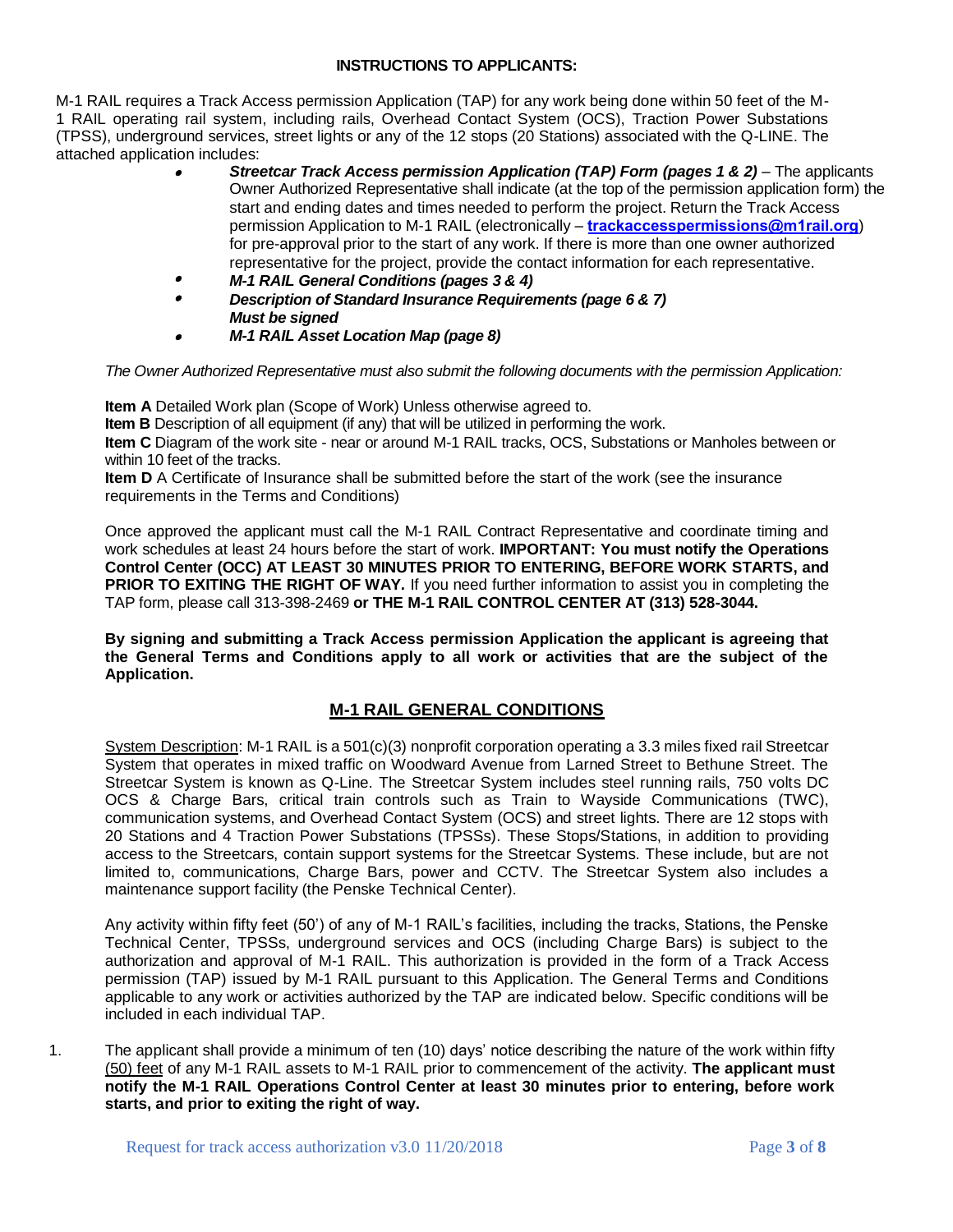- 2. The applicant shall be responsible for obtaining all required permits from local, state and federal authorities prior to the commencement of construction.
- 3. The applicant agrees to defend, indemnify and hold harmless M-1 RAIL, M-2 RAIL, Transdev Services, Inc., the City of Detroit, the State of Michigan, the Michigan Department of Transportation and the Michigan State Transportation Commission, and their respective current and past appointed officials, directors, officers, employees, agents and consultants from and against any claims, causes of action or expenses, including attorneys; fees, for personal injury (including death) and property damage resulting from the construction and related activities authorized by the Track Access permission.
- 4. M-1 RAIL, through its employees or agents, shall have the right to monitor the work and conduct such safety inspections as it deems necessary. No such inspection shall relieve the approved applicant from responsibility or liability for any work performed pursuant to the TAP or for compliance with applicable laws, rules, ordinances and other requirements. M-1 RAIL shall have the right to suspend the work if it appears that that work is being performed in an unsafe manner or otherwise in violation of the terms of the TAP. Such suspension shall be effected with reasonable advance notice unless the suspension relates safety concerns, in which event no advance notice is required.
- 5. The failure of the applicant to fulfill any of the conditions set forth herein shall entitle M-1 RAIL to immediately revoke the TAP.
- 6. Unless otherwise agreed by M-1 RAIL, the applicant shall maintain a safe means of ingress and egress to and from the M-1 Rail Systems during operating hours.
- 7. The applicant shall maintain clear access to M-1 RAIL facilities on a 24-hour basis for ingress and egress for emergency, fire and rescue personnel, and maintenance personnel.
- 8. A contact person shall be designated by the approved applicant to act as liaison with M-1 RAIL for all matters related to work associated with the TAP or the safety of the M-1 RAIL Streetcar System.
- 9. M-1 RAIL shall have the right to review all plans for the work in advance of issuing the TAP or authorizing work pursuant to the TAP. Such review will be performed solely for M-1 RAIL's own purposes and benefit and shall not relieve the applicant from responsibility for the accuracy, completeness or any other aspect of the plans or the work called for in the plans.
- 10. No construction elevators or cranes shall be erected on or within fifty feet (50') of M-1 RAIL tracks, OCS, Charge Bars or TPSS's without the prior written consent of M-1 RAIL.
- 11. The applicant shall provide special protection, such as netting, barricades, walks, screens, scaffolds, etc., in accordance with all applicable federal, state and local codes and as acceptable to M-1 RAIL, to help ensure the safety of M-1 RAIL property, patrons and employees. No work shall be permitted unless such protection is provided as is determined necessary by M-1 RAIL.
- 12. The applicant must schedule all construction work that may have any impact on the M-1 Rail System during nonoperating hours. Non-operating hours are typically 1:00AM-5:00AM Monday through Thursday, 3:00AM-5:00AM Friday, 3:00AM-7:00AM Saturday, and 1:00AM-7:00AM Sunday, although such hours are subject to change in M-1 RAIL's discretion to accommodate ridership demand, special events, training, security exercises or other circumstances.
- 13. No crane lifts or other crane operations shall be performed on any structure or wall adjacent to any tracks, any element of the OCS (including Charge Bars) or TPSS without the prior written consent of M-1 RAIL. Those that may require a shutdown could be assessed a fee to cover that cost. For purposes of this paragraph," adjacent" means within fifty feet (50') of the edge of any track or within twenty feet (20') of any element of the OCS (including Charge Bars) or any TPSS. Under no conditions will loads be permitted over the guideway during hours in which the Streetcar System is operating. Lifts may be permitted during Non-operating hours only when coordinated by utilizing a crane spotter with an M-1 RAIL employee or representative on site. At no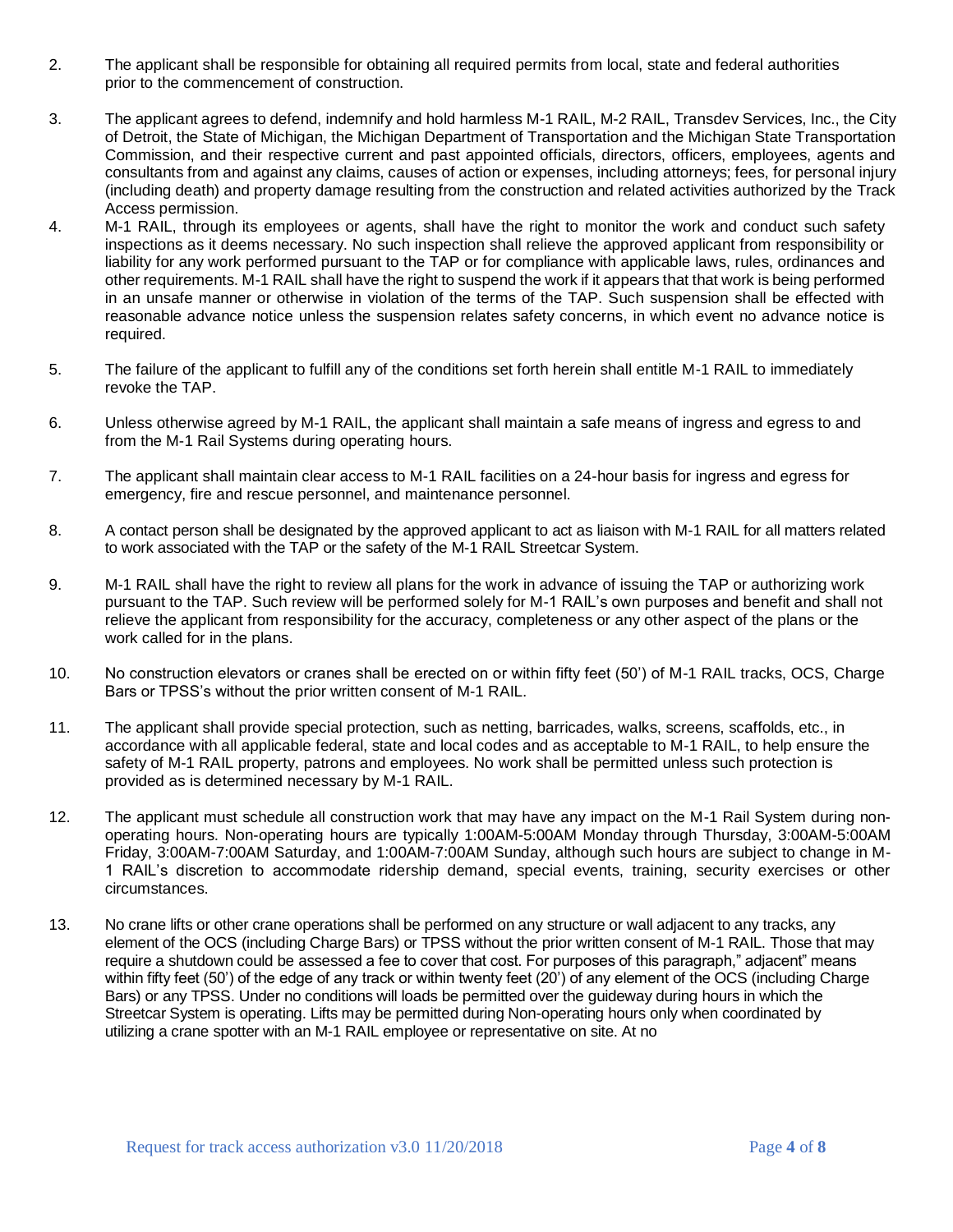time will any load be allowed on any track area itself. All crane and lift outriggers must be positioned off of the track systems.

- 14. The applicant shall provide proof to M-1 RAIL that MISSDIG has been contacted for any work that entails any excavation, tunneling or boring near any track that is part of the guideway.
- 15. The submittal of a safety plan may be required by the applicant. Depending upon the nature of the work, a sitespecific safety plan may be required. An applicant safety orientation conducted by M-1 RAIL may be required if M-1 RAIL determines that such an orientation is appropriate.
- 16. M-1 RAIL may, at its discretion, modify any of the above conditions or impose additional conditions, to help ensure the safety of the public, and M-1 RAIL's patrons, employees, agents or property.
- 17. Proof of insurance complying with the following insurance requirements is required to be provided to M-1 RAIL prior to the commencement of any work or activity pursuant to the TAP.
- 18. No flammable material shall be stored near any property of M-1 RAIL, including track, the OCS (including Charge Bars), Stations, TPSSs or the Penske Technical Center.
- 19. The applicant may be required to obtain a radio from M-1 RAIL to facilitate communication with M-1 RAIL from the work site. In such cases the approved applicant shall have employee(s) trained in the use of the radio and have the radio available for use at the work site.
- 20. The approved applicant shall not excavate within fifty feet (50') feet of M-1 RAIL facilities without specific written approval.
- 21. The approved applicant shall take all necessary steps to protect the equipment in the M-1 RAIL Stations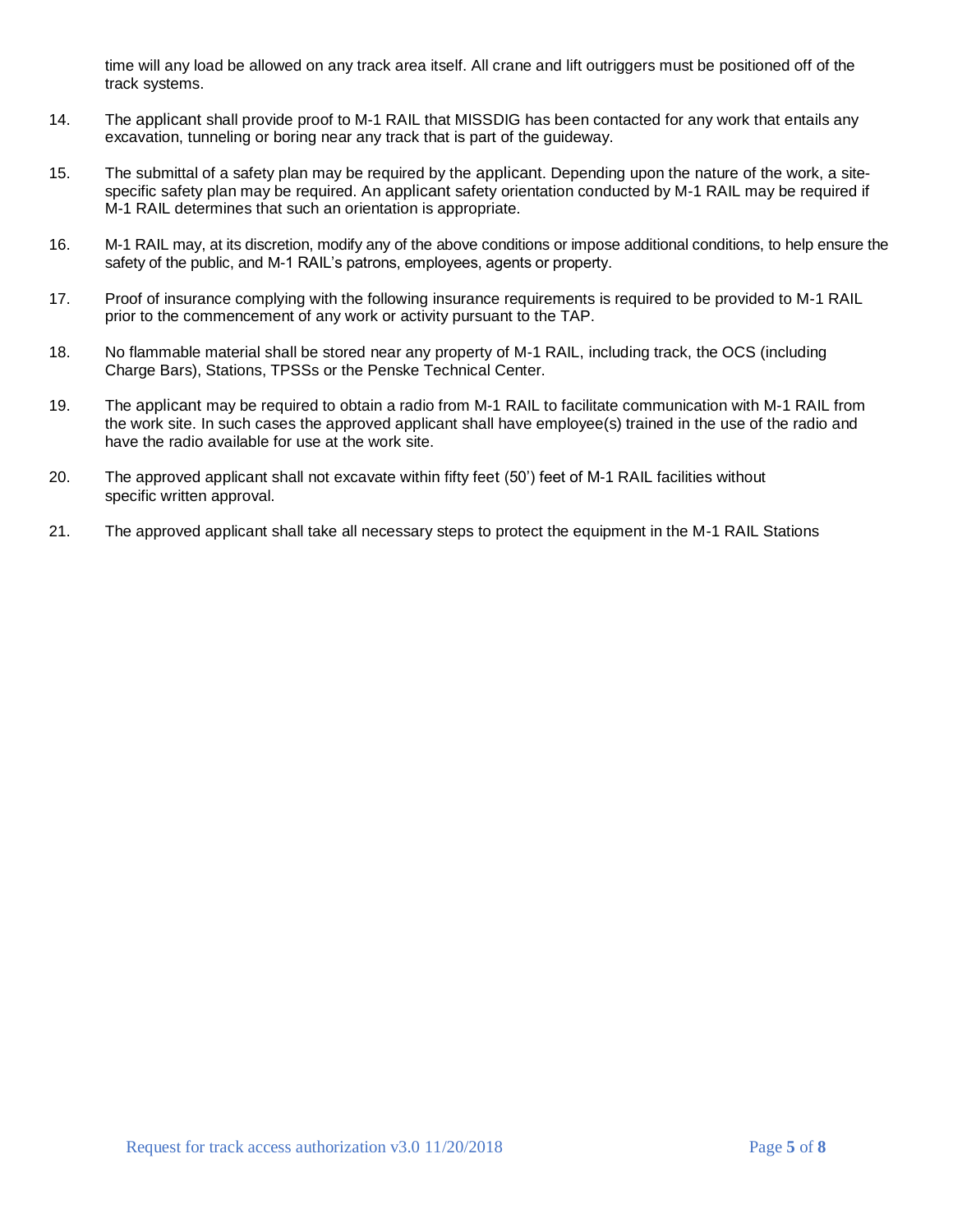# $M1RAIL$

#### **TRACK ACCESS permission (TAP) MINIMUM INSURANCE REQUIREMENTS FOR WORK AROUND THE Q-LINE SYSTEM**

**Please provide this and the TAP application/description of work to your insurance agent to ensure compliance with the required coverages. Insurance questions can be directed to:**

**M-1 RAIL 7520 Woodward Ave., Detroit MI, 48202**

**Phon[e/Fax \(313\)](mailto:roy.bryans@m1rail.org) 398-2469 [trackaccesspermissions@m1rail](mailto:trackaccesspermits@m1rail.org).org**

The applicant, (including Subcontractors), shall provide evidence of the following insurance coverages prior to commencement of work pursuant to the TAP:

- •Certificate of Insurance meeting the minimum requirements
- •Sign off of the items listed in this document
- • Copy of COVERAGE endorsements confirming M-1 RAIL's insurance requirements are in force and attached to the insurance certificate
- 1. Workers' Compensation Insurance for employees which meets Michigan's statutory requirements and Employers' Liability Insurance with minimum limits of \$500,000.00 each accident.  $\Box$
- 2. Business Automobile Liability Insurance coverage for all vehicles whether owned, leased, hired or non-owned, in the amount of \$1,000,000.00, combined single limit.  $\Box$
- 3. Commercial General Liability Insurance on an "occurrence form" with minimum limits of: \$1,000,000 each occurrence, \$1,000,000 Personal and Advertising Injury Limit, \$2,000,000 Products and Completed Operations Aggregate, \$ 1,000,000 Fire and Legal Liability, \$10,000 Medical Payments, and \$ 2,000,000 General Aggregate **per project**. **Such CGL Insurance shall include Endorsement CG2417 (or equivalent) that modifies the contractual liability to include railroad operations, unless this requirement is waived in writing by M-1 RAIL, and shall meet the following requirements**.
	- a. Additional Insureds shall include M-1 RAIL, M-2 RAIL, M-3 RAIL LLC, the City of Detroit, the State of Michigan, the Michigan Department of Transportation, the Michigan State Transportation Commission and their respective officials, directors, officers, employees, agents and consultants.  $\Box$
	- b. Contractor's insurance shall be **primary and non-contributory**
	- **c. Waiver of Subrogation applies**
	- d. 30 Day Notice of cancellation in favor of M-1 RAIL.  $\Box$
- 4. Commercial umbrella or excess coverage providing terms and conditions on a following form excess basis over the primary coverage, with minimum limits of \$5,000,000 each occurrence, and \$5,000,000 aggregate, where applicable.  $\square$
- 5. Other insurance that may also be required include Contractor's Pollution Liability, Professional Liability (E&O) or other depending upon the scope of work.  $\Box$

*The above provisions are minimum requirements and are subject to change depending upon the nature of the work.*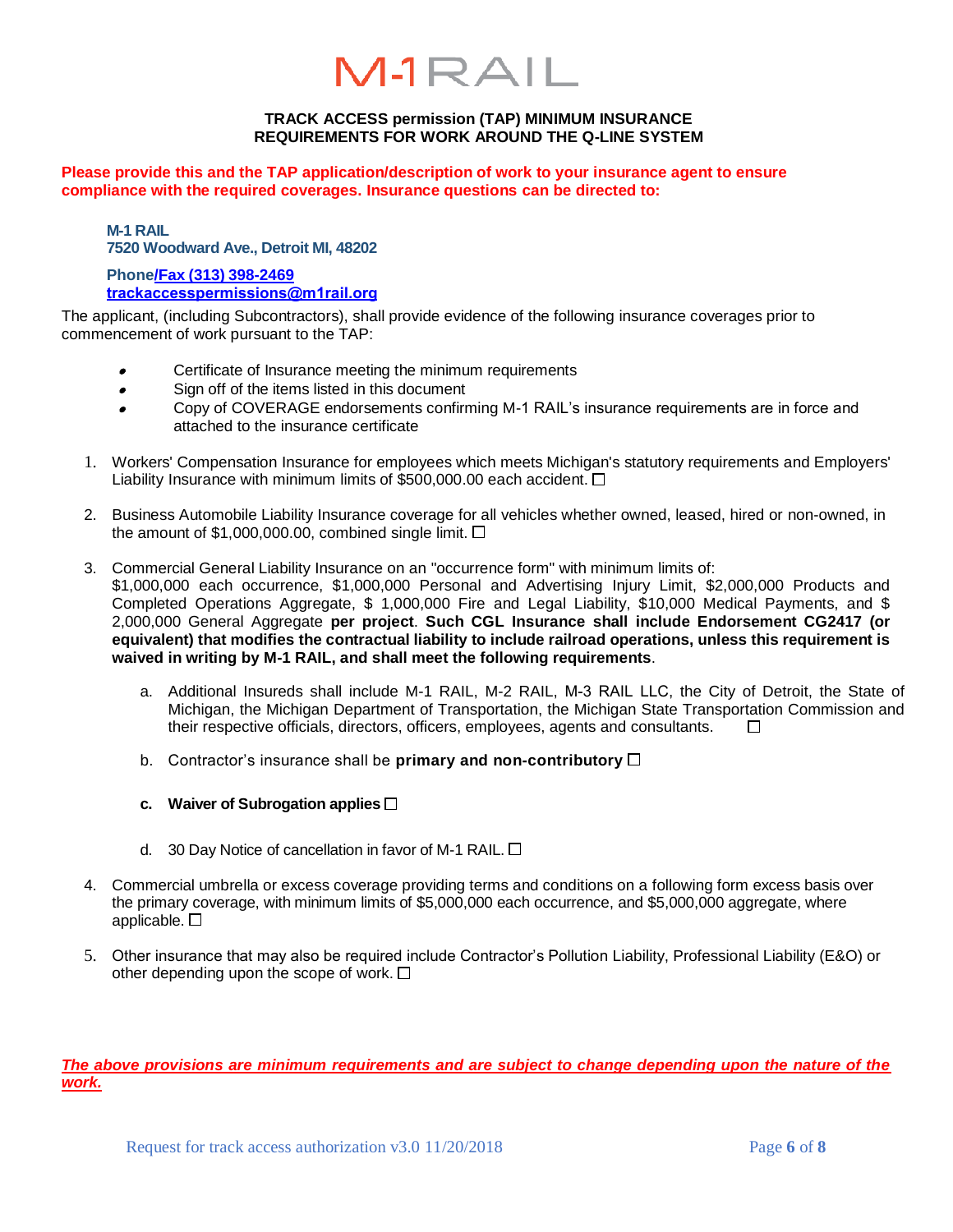The undersigned hereby applies for a Track Access Permission pursuant to the terms and conditions set forth above. The undersigned hereby accepts the General Terms and Conditions and agrees that they apply to all work and activities that are authorized by the Track Access Permission. The undersigned agrees that all of the terms and conditions of this Track Access Permission, including the General Terms and Conditions, represent contractual obligations of the undersigned that are enforceable by M-1 RAIL.

\_\_\_\_\_\_\_\_\_\_\_\_\_\_\_\_\_\_\_\_\_\_\_\_\_\_\_\_\_\_\_\_\_\_\_\_ \_\_\_\_\_\_\_\_\_\_\_\_\_\_\_\_\_\_\_\_\_\_\_\_\_\_\_\_\_ \_\_\_\_\_\_\_\_\_\_\_\_\_\_\_\_\_

Name Date Date Controller and Title Controller and Date Date